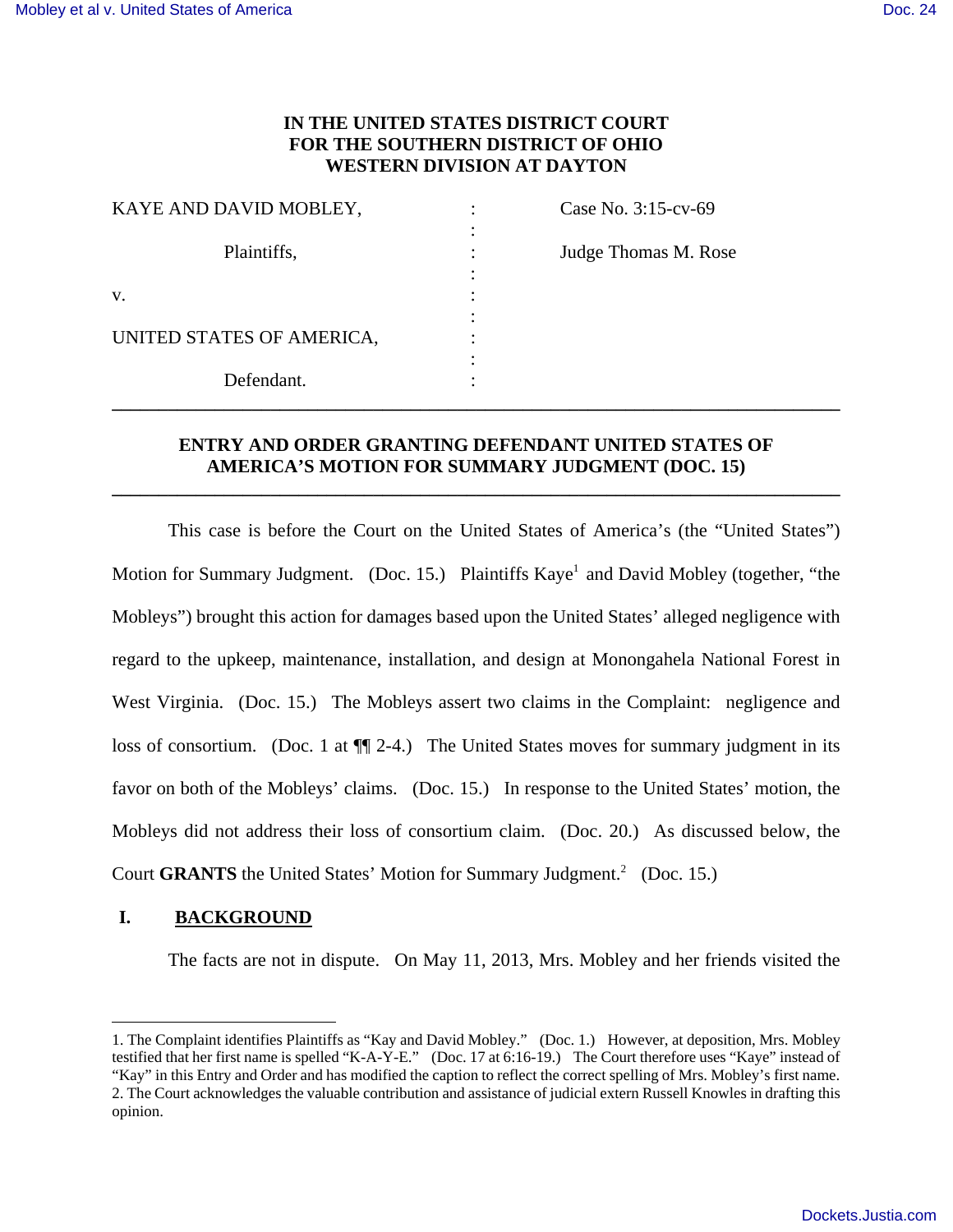Monongahela National Forest in West Virginia ("National Park"). (Doc. 1 at ¶ 2.) While at the National Park, Mrs. Mobley ascended the stairs to the observation tower at Spruce Knob National Recreation Area. (*Id.*) When Mrs. Mobley reached the top step, she stumbled, fell, and suffered injuries to her right elbow, left hand, and left arm. (*Id.* at ¶¶ 2-3.) On the day of the incident, neither Mrs. Mobley nor her friends paid any type of admission or entrance fee to enter the National Park. (Doc. 15 at 2.)

 The Spruce Knob National Recreation Area is part of the Monongahela National Forest in West Virginia and was established by the  $89<sup>th</sup>$  Congress on September 28, 1965. (Doc. 15 at 2.) Monongahela National Forest was established "in order to provide for a public outdoor recreation use and enjoyment thereof by the people of the United States." *Spruce Knob-Seneca Rocks National Recreation*, 89 Pub. L. No. 207, §1, 79 Stat. 843 (codified as amended at 16 U.S.C. § 460p-1 (1965)). The United States, through the Department of Agriculture National Forest Service, oversees and operates Spruce Knob National Recreation Area. (Doc. 15 at 2.)

#### **II. SUMMARY JUDGMENT STANDARD**

Rule 56 of the Federal Rules of Civil Procedure provides that summary judgment "shall be rendered forthwith if the pleadings, depositions, answers to interrogatories, and admissions on file, together with the affidavits, if any, show that there is no genuine issue as to any material fact and that the moving party is entitled to a judgment as a matter of law." Fed. R. Civ. P. 56(c). Alternatively, summary judgment is denied "[i]f there are any genuine factual issues that properly can be resolved only by a finder of fact because they may reasonably be resolved in favor of either party." *Hancock v. Dodson*, 958 F.2d 1367, 1374 (6th Cir.1992) (quoting *Anderson*, 477 U.S. at 250).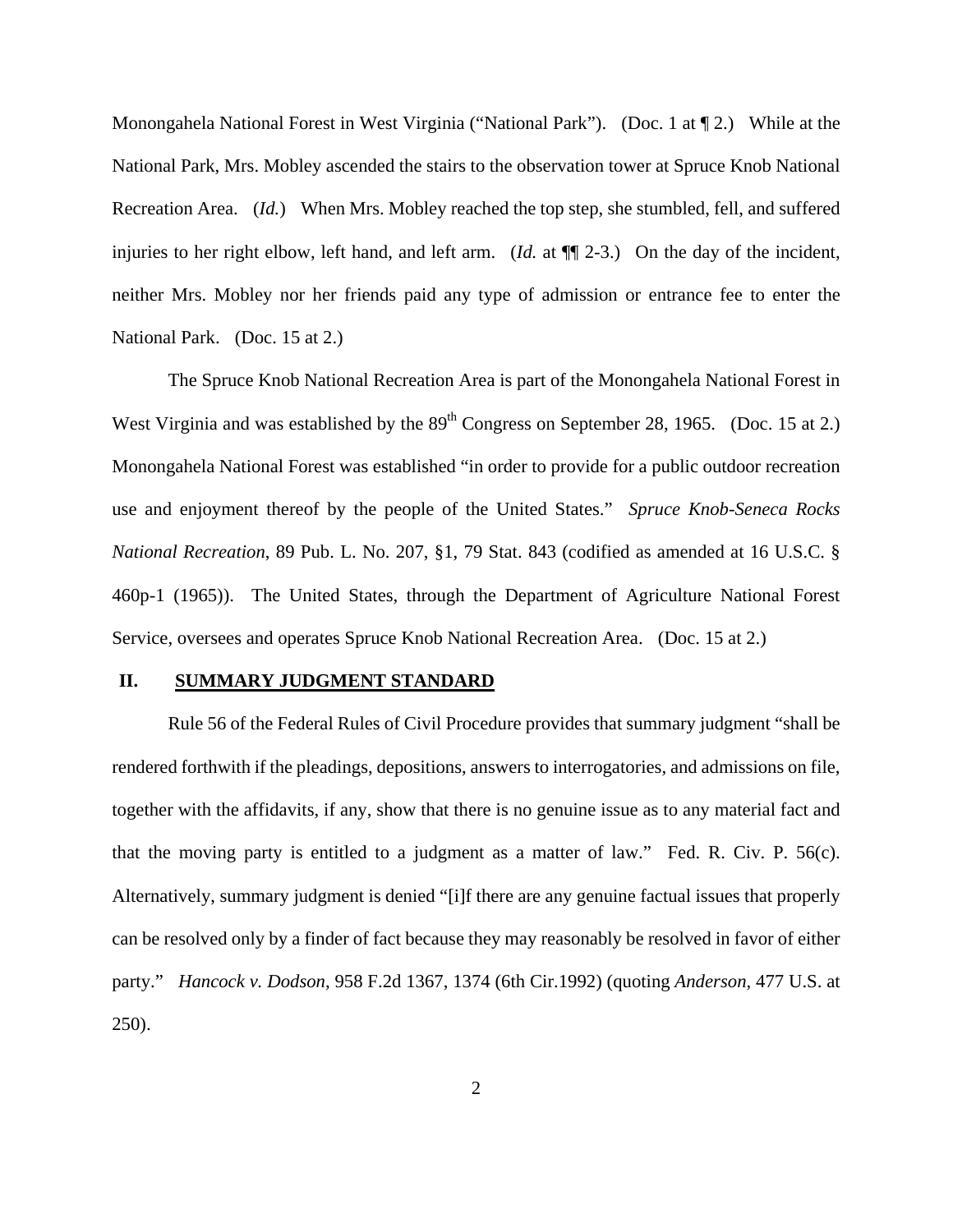The party seeking summary judgment has the initial burden of informing the court of the basis for its motion and identifying those portions of the pleadings, depositions, answers to interrogatories, and admissions on file together with the affidavits which it believes demonstrate the absence of a genuine issue of material fact. *Celotex Corp. v. Catrett*, 477 U.S. 317, 323 (1986). The burden then shifts to the nonmoving party who "must set forth specific facts showing that there is a genuine issue for trial." *Anderson*, 477 U.S. at 250 (quoting Fed. R. Civ. P. 56(e)). Once the burden of production has shifted, the party opposing summary judgment cannot rest on its pleadings or merely reassert its previous allegations. It is not sufficient to "simply show that there is some metaphysical doubt as to the material facts." *Matsushita Elec. Indus. Co., Ltd. v. Zenith Radio Corp.*, 475 U.S. 574, 586 (1986). Rule 56 "requires the nonmoving party to go beyond the [unverified] pleadings" and present some type of evidentiary material in support of its position. *Celotex Corp.*, 477 U.S. at 324.

In determining whether a genuine issue of material fact exists, a court must assume as true the evidence of the nonmoving party and draw all reasonable inferences in favor of that party. *Anderson*, 477 U.S. at 255. If the parties present conflicting evidence, a court may not decide which evidence to believe by determining which parties' affirmations are more credible. 10A *Wright & Miller, Federal Practice and Procedure*, § 2726. Rather, credibility determinations must be left to the fact-finder. *Id*. The mere existence of a scintilla of evidence in support of the nonmoving party, however, is not sufficient to avoid summary judgment. *Anderson*, 477 U.S. at 252. "There must be evidence on which the jury could reasonably find for the plaintiff." *Id*. The inquiry, then, is whether reasonable jurors could find by a preponderance of the evidence that the nonmoving party is entitled to a verdict. *Id*.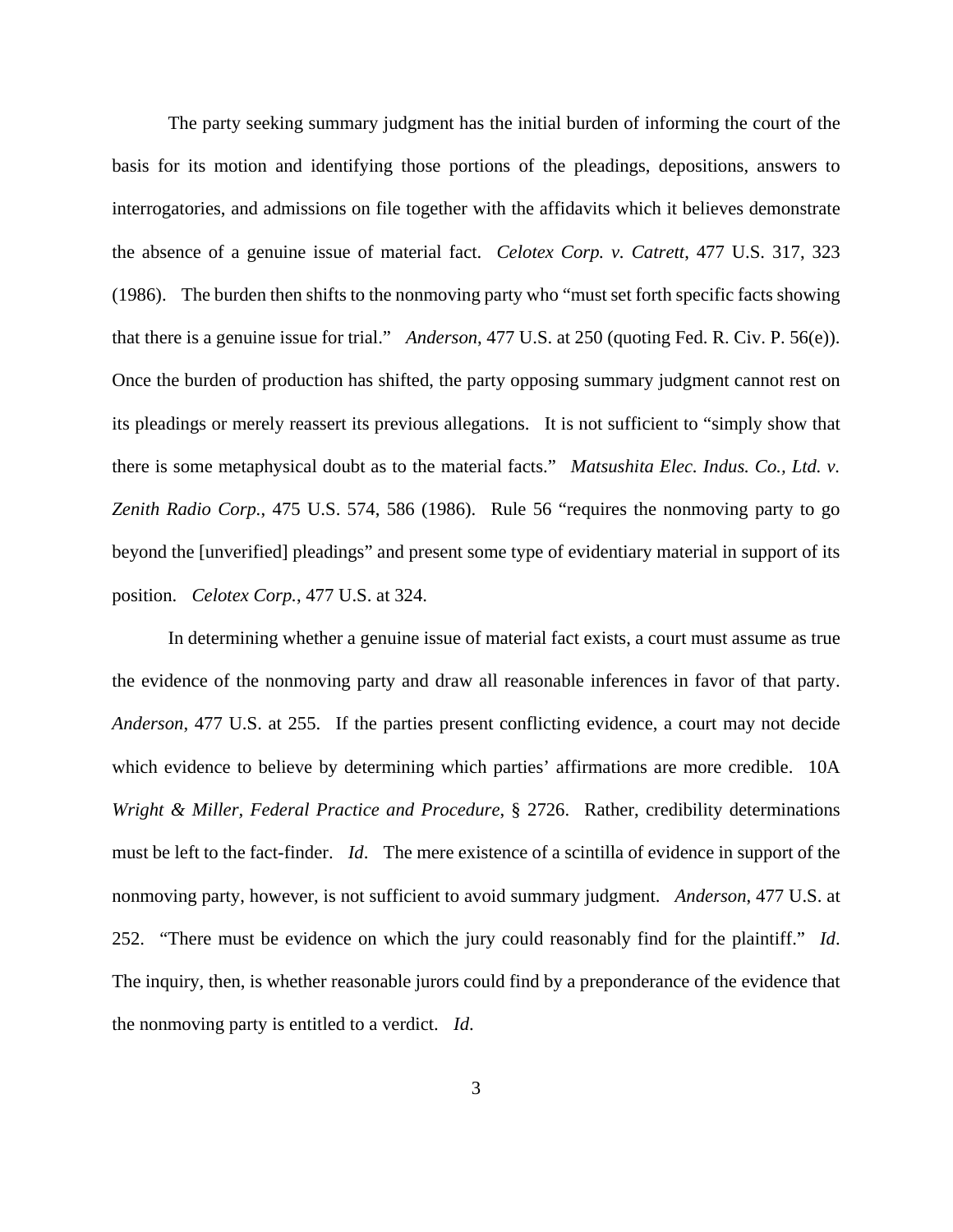In ruling on a motion for summary judgment, "[a] district court is not ... obligated to wade through and search the entire record for some specific facts that might support the nonmoving party's claim." *InterRoyal Corp. v. Sponseller*, 889 F.2d 108, 111 (6th Cir.1989), cert. denied, 494 U.S. 1091 (1990). Thus, the court is entitled to rely upon the Rule 56 evidence specifically called to its attention by the parties. The Rule 56 evidence includes the verified pleadings, depositions, answers to interrogatories and admissions on file, together with any affidavits submitted. Fed. R. Civ. P. 56(c).

## **III. ANALYSIS**

 "The United States is immune from suit unless it gives consent to be sued." *Winebrenner v. United States*, 389 F. Supp. 2d 716, 718 (S.D.W.Va. 2005). The Federal Tort Claims Act ("FTCA") provides a limited waiver of sovereign immunity allowing the United States to be held liable on tort claims to the same extent as a private individual under like circumstances. 28 U.S.C. § 2674. In an FTCA case, the determination of the United States' liability, if any, is based on the law of the place where the incident occurred. *See* 28 U.S.C. § 2672. Here, the Court therefore applies West Virginia Law, and, specifically, the West Virginia Recreational Use Statute, W. Va. Code § 19-25-1, et seq.

 Contrary to the plain meaning of the FTCA, the Mobleys argue that the United States' tort liability in this case is equivalent to that of a governmental entity under West Virginia law. (Doc. 20 at 2.) Moreover, the Sixth Circuit rejected this very argument in *Cagle v. United States*, 937 F.2d 1073 (6th Cir. 1991), stating that a "private individual" is equivalent to a private landowner, not a governmental entity, under the FTCA. *Id.* at 1075. The Mobleys dismiss the Sixth Circuit's discussion of this issue in *Cagle* as dicta because, in that case, the recreational use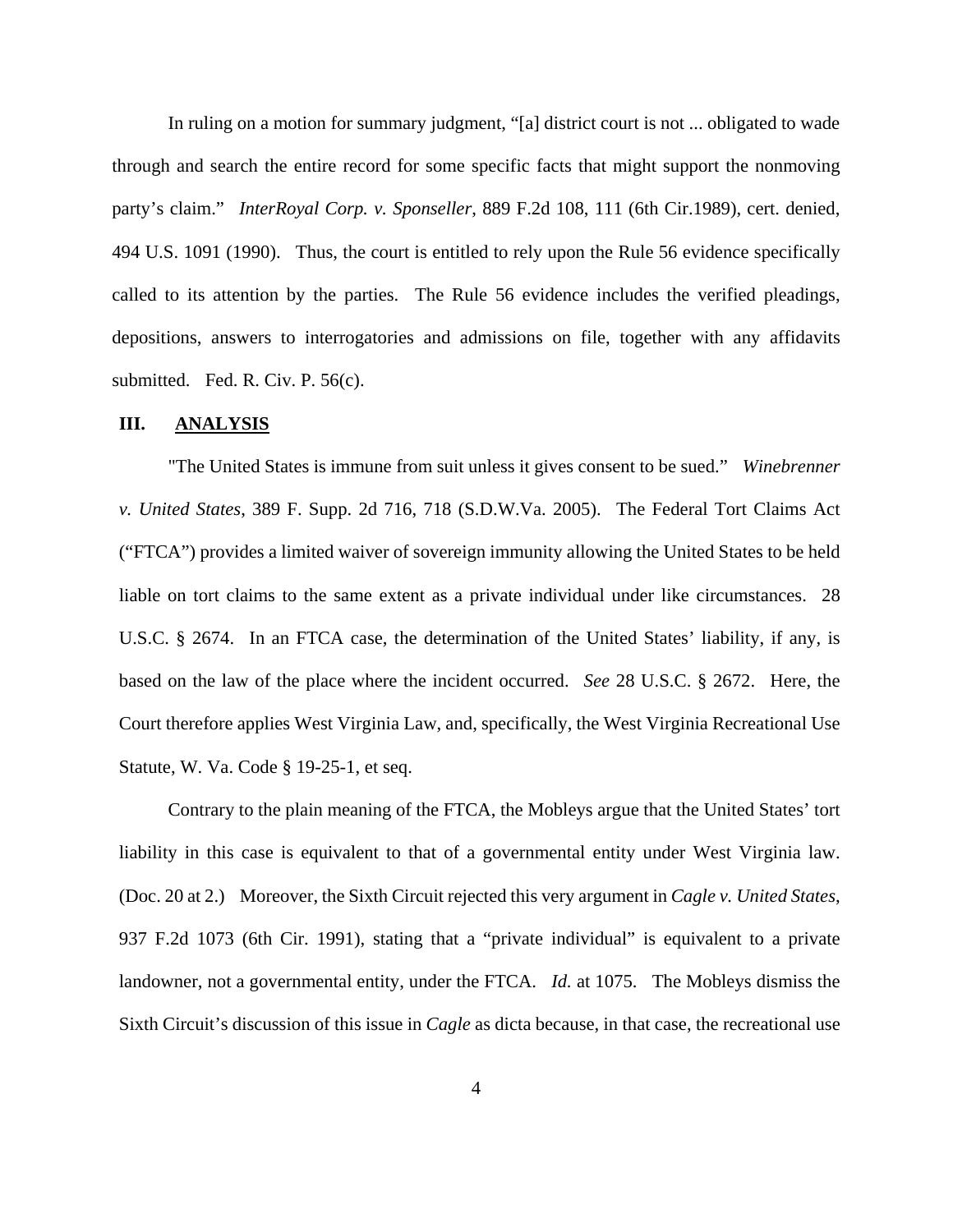statute at issue applied to both private and governmental entities. Regardless of whether it is dicta, however, the Sixth Circuit's analysis is persuasive and consistent with other courts' determination of this issue. *See Proud v. United States*, 723 F.2d 705, 707 (9th Cir. 1984); *Hegg v. United States*, 817 F.2d 1328, 1329-30 (8th Cir. 1987); *Guttridge v. United States*, 927 F.2d 730, 732-33 (2d Cir. 1991); *Hannon v. United States*, 801 F.Supp. 323, 326 (E.D. Cal. 1992); *Woods v. United States*, 909 F.Supp. 437, 440-41 (W.D. La. 1995).

 The West Virginia Recreational Use Statute is designed to encourage landowners to make their land available to the public for recreational use. W. Va. Code § 19-25-1. Under the statute, "[a]n owner of land who either directly or indirectly invites or permits without charge, any person to use such property for recreational . . . purposes does not thereby: (a) extend any assurance that the premises are safe for any purpose; or (b) confer upon such persons the legal status of an invitee or licensee to whom a duty of care is owed; or (c) assume responsibility for or incur liability for any injury to person or property caused by an act or omission of such persons." W. Va. Code § 19-25-2. In order to prevail on a negligence claim where the Recreational Use Statute applies, a plaintiff therefore must show either: (1) "deliberate, willful, or malicious infliction of injury to persons or property," or (2) that the landowner charged the person or persons who entered the land, "other than the amount, if any, paid to the owner of the land by the federal government or any agency thereof, the state or any agency thereof, or any county or municipality or agency thereof." W. Va. Code § 19-25-4.

 It is undisputed that Mrs. Mobley was not charged any fee to enter the National Park. As a result, under the West Virginia Recreational Use Statute, the United States cannot be liable unless the Mobleys show that it acted deliberately, willfully, or maliciously in causing Mrs. Mobley's